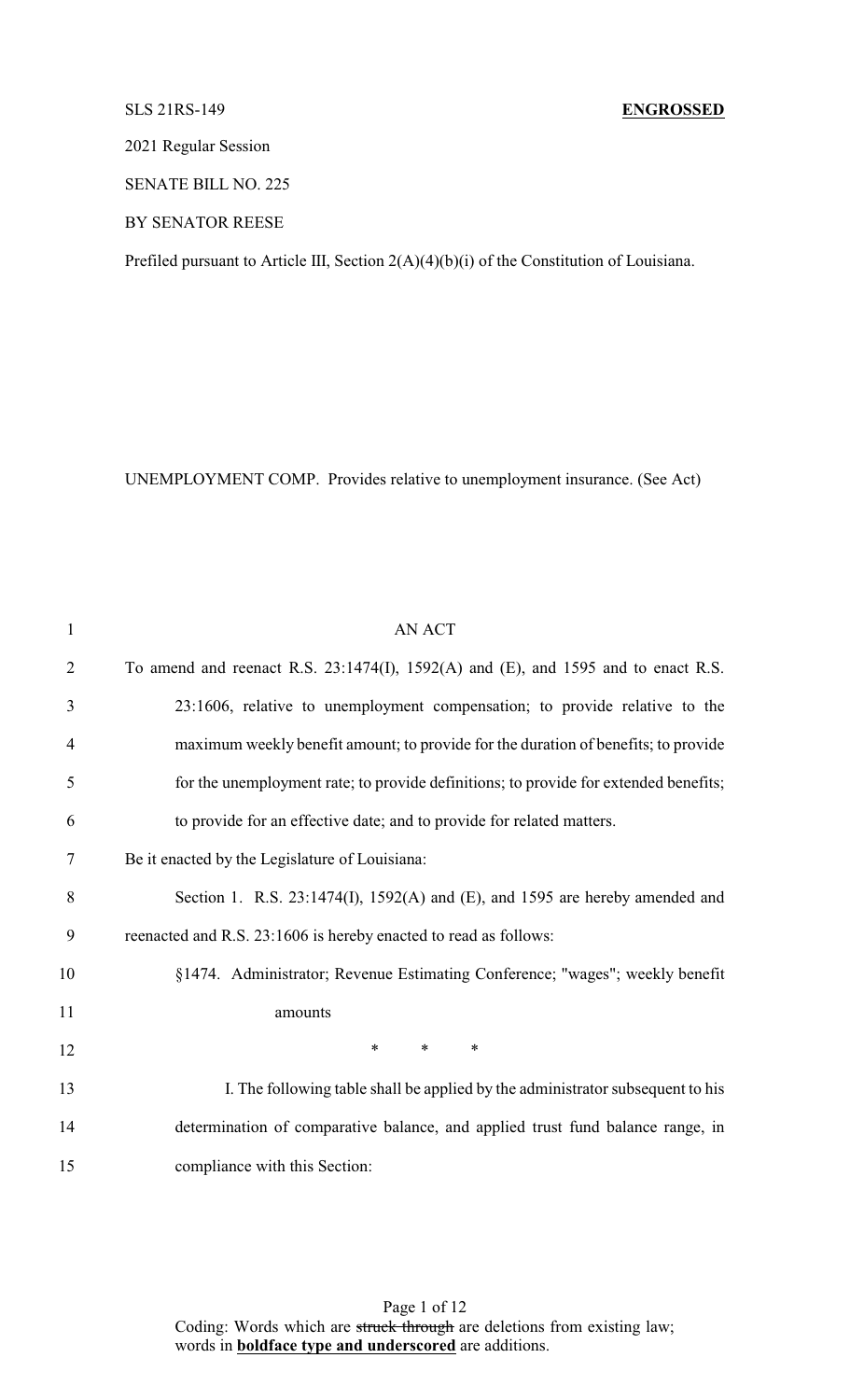# SB NO. 225 SLS 21RS-149 **ENGROSSED**

| $\mathbf{1}$   | Procedure      | <b>Applied Trust</b> | Maximum        | Formula for         | Maximum   |
|----------------|----------------|----------------------|----------------|---------------------|-----------|
|                |                | Fund                 | Dollar Amount  | Computation         | Weekly    |
|                |                | <b>Balance Range</b> | of "wages"     | of Benefits         | Benefit   |
|                |                |                      | under R.S.     |                     | Amount    |
|                |                |                      | 23:1474        |                     |           |
| $\overline{c}$ | 1              | Less than seven      | Eight thousand | Apply R.S. 23:1592  | Two       |
|                |                | hundred fifty        | five hundred   | without seven       | hundred   |
|                |                | million dollars      | dollars        | percent discount    | twenty    |
|                |                |                      |                | under R.S.          | fifty-one |
|                |                |                      |                | 23:1592(D) then     | dollars   |
|                |                |                      |                | multiply by 1.05    |           |
|                |                |                      |                | and then multiply   |           |
|                |                |                      |                | such amount by      |           |
|                |                |                      |                | 1.03                |           |
| $\overline{3}$ | $\overline{2}$ | Equal to or          | Seven          | Apply R.S. 23:1592  | Two       |
|                |                | greater than         | thousand       | without seven       | hundred   |
|                |                | seven hundred        | seven hundred  | percent discount    | forty     |
|                |                | fifty million        | dollars        | under R.S.          | seventy-  |
|                |                | dollars but less     |                | 23:1592(C) and      | seven     |
|                |                | than one billion     |                | without five        | dollars   |
|                |                | one hundred          |                | percent discount    |           |
|                |                | fifty million        |                | under R.S.          |           |
|                |                | dollars              |                | $23:1592(D)$ , then |           |
|                |                |                      |                | multiply such       |           |
|                |                |                      |                | amount by 1.05 and  |           |
|                |                |                      |                | then multiply such  |           |
|                |                |                      |                | amount by 1.15      |           |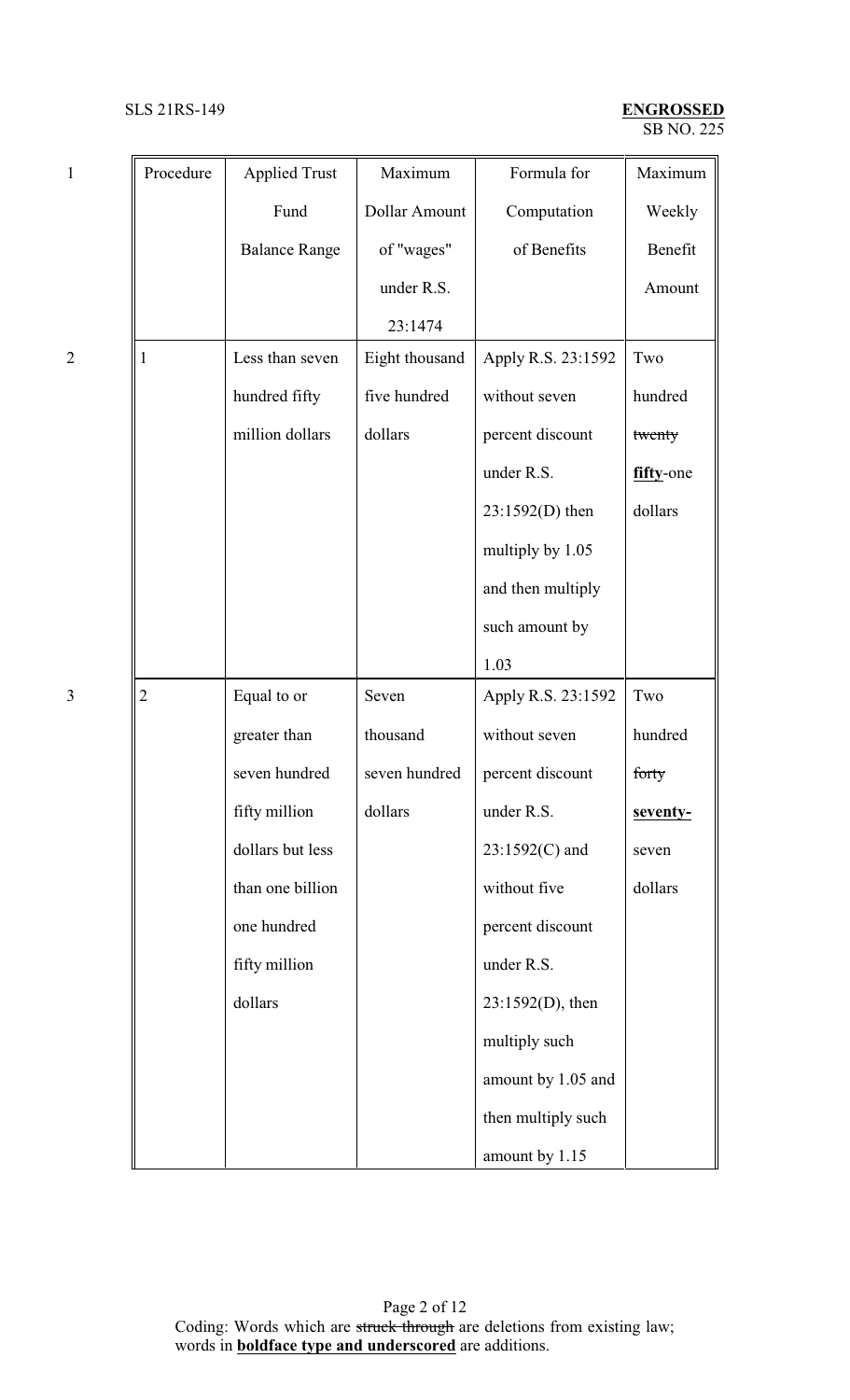| $\mathbf{1}$   | 3              | Equal to or       | Seven    | Apply R.S. 23:1592 | Two          |
|----------------|----------------|-------------------|----------|--------------------|--------------|
|                |                | greater than one  | thousand | without seven      | hundred      |
|                |                | billion one       | dollars  | percent discount   | fifty-eight  |
|                |                | hundred fifty     |          | under R.S.         | ninety       |
|                |                | million dollars   |          | 23:1592(C) and     | dollars      |
|                |                | but less than one |          | without five       |              |
|                |                | billion four      |          | percent discount   |              |
|                |                | hundred million   |          | under R.S.         |              |
|                |                | dollars           |          | 23:1592(D), then   |              |
|                |                |                   |          | multiply such      |              |
|                |                |                   |          | amount by 1.05 and |              |
|                |                |                   |          | then multiply such |              |
|                |                |                   |          | amount by 1.20     |              |
|                |                |                   |          |                    |              |
|                |                |                   |          |                    |              |
| $\overline{2}$ | $\overline{4}$ | Greater than one  | Seven    | Apply R.S. 23:1592 | <b>Two</b>   |
|                |                | billion four      | thousand | without seven      | <b>Three</b> |
|                |                | hundred million   | dollars  | percent discount   | hundred      |
|                |                | dollars           |          | under R.S.         | eighty-four  |
|                |                |                   |          | 23:1592(C) and     | dollars      |
|                |                |                   |          | without five       |              |
|                |                |                   |          | percent discount   |              |
|                |                |                   |          | under R.S.         |              |
|                |                |                   |          | 23:1592(D), then   |              |
|                |                |                   |          | multiply such      |              |
|                |                |                   |          | amount by 1.05 and |              |
|                |                |                   |          | then multiply such |              |
|                |                |                   |          | amount by 1.32     |              |
|                |                |                   |          |                    |              |

Page 3 of 12 Coding: Words which are struck through are deletions from existing law; words in **boldface type and underscored** are additions.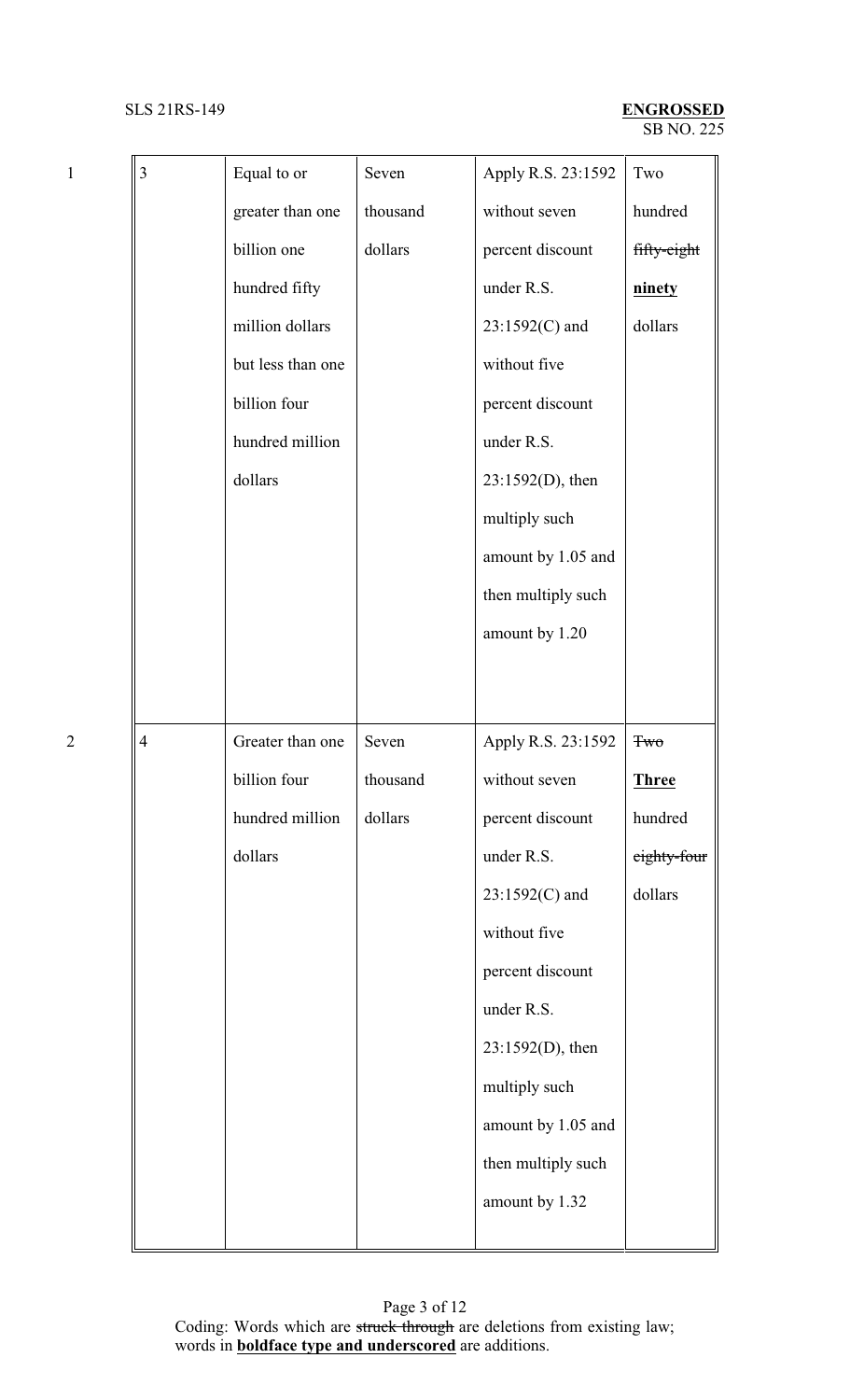| $\mathbf{1}$   | *<br>$\ast$<br>*                                                                     |
|----------------|--------------------------------------------------------------------------------------|
| $\overline{2}$ | §1592. Weekly benefit amount                                                         |
| 3              | A.(1) The formula for the calculation of a claimant's weekly benefit                 |
| 4              | amount shall be determined each calendar year based upon the state average           |
| 5              | unemployment rate, as defined in R.S. 23:1595, for the third quarter of the          |
| 6              | previous calendar year. Whenever a claimant's base period wages for insured work     |
| 7              | is not less than one thousand two hundred dollars, his weekly benefit amount shall   |
| 8              | be as follows:                                                                       |
| 9              | (a) one twenty-fifth An amount equivalent to one-twelfth of the average              |
| 10             | of his total wages for insured work paid during the four quarters of his base period |
| 11             | when the state's average unemployment rate is at or below five and one half          |
| 12             | percent.                                                                             |
| 13             | (b) An amount equivalent to one-thirteenth of the average of his total               |
| 14             | wages for insured work paid during the four quarters of his base period when         |
| 15             | the state's average unemployment rate is above five and one half percent and         |
| 16             | at or below six percent.                                                             |
| 17             | (c) An amount equivalent to one-fourteenth of the average of his total               |
| 18             | wages for insured work paid during the four quarters of his base period when         |
| 19             | the state's average unemployment rate is above six percent and at or below six       |
| 20             | and one half percent.                                                                |
| 21             | (d) An amount equivalent to one-fifteenth of the average of his total                |
| 22             | wages for insured work paid during the four quarters of his base period when         |
| 23             | the state's average unemployment rate is above six and one half percent and at       |
| 24             | or below seven percent.                                                              |
| 25             | (e) An amount equivalent to one-sixteenth of the average of his total                |
| 26             | wages for insured work paid during the four quarters of his base period when         |
| 27             | the state's average unemployment rate is above seven percent and at or below         |
| 28             | seven and one half percent.                                                          |
| 29             | (f) An amount equivalent to one-seventeenth of the average of his total              |

Page 4 of 12 Coding: Words which are struck through are deletions from existing law; words in **boldface type and underscored** are additions.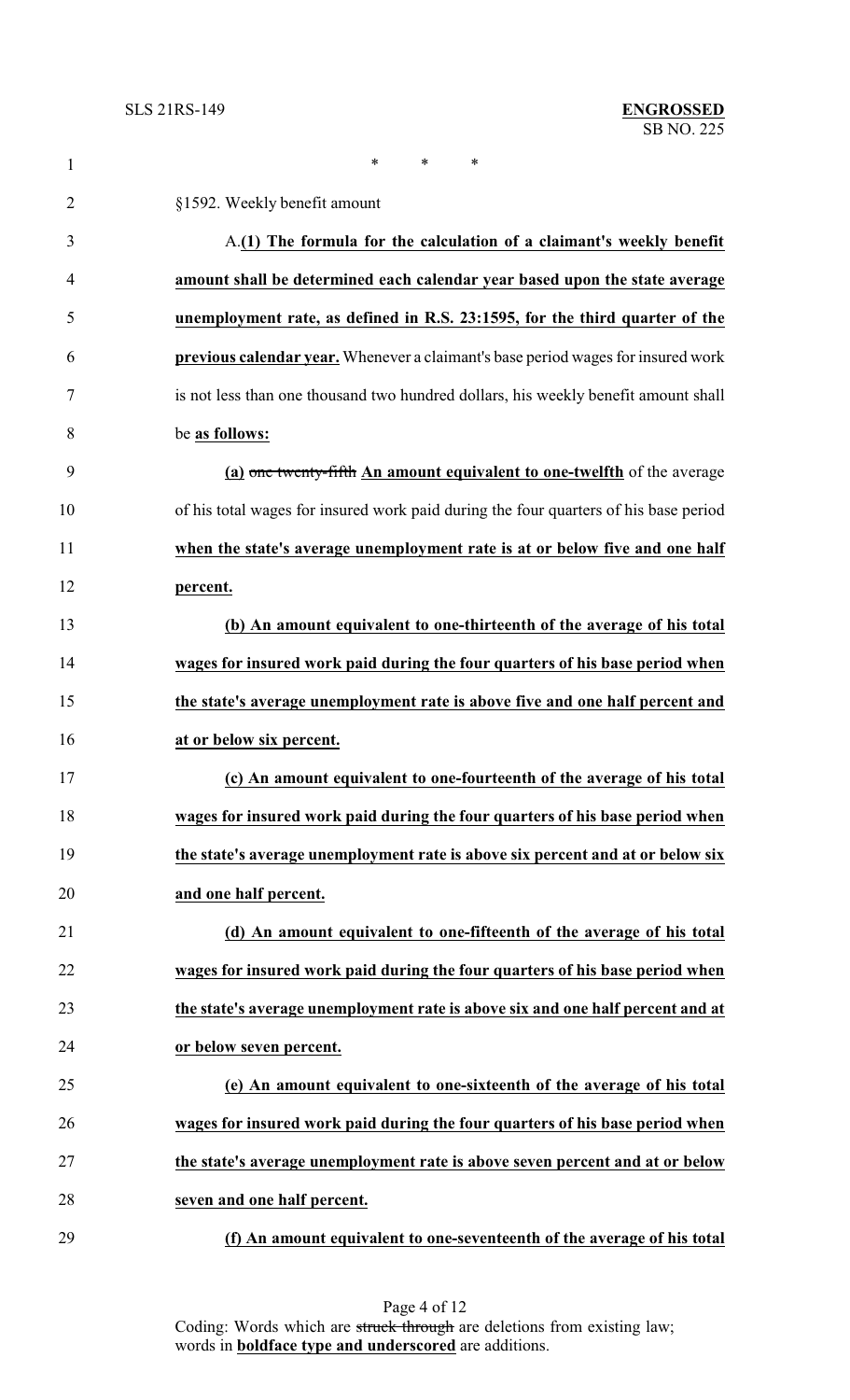| $\mathbf{1}$   | wages for insured work paid during the four quarters of his base period when           |
|----------------|----------------------------------------------------------------------------------------|
| $\overline{2}$ | the state's average unemployment rate is above seven and one half percent and          |
| 3              | at or below eight percent.                                                             |
| 4              | (g) An amount equivalent to one-eighteenth of the average of his total                 |
| 5              | wages for insured work paid during the four quarters of his base period when           |
| 6              | the state's average unemployment rate is above eight percent and at or below           |
| 7              | eight and one half percent.                                                            |
| 8              | (h) An amount equivalent to one-nineteenth of the average of his total                 |
| 9              | wages for insured work paid during the four quarters of his base period when           |
| 10             | the state's average unemployment rate is above eight and one half percent and          |
| 11             | at or below nine percent.                                                              |
| 12             | (i) An amount equivalent to one-twentieth of the average of his total                  |
| 13             | wages for insured work paid during the four quarters of his base period when           |
| 14             | the state's average unemployment rate is above nine percent.                           |
| 15             | (2) This amount, if If the amount provided for in Paragraph (1) of this                |
| 16             | Subsection is not a multiple of one dollar, it shall be computed to the next lowest    |
| 17             | multiple of one dollar.                                                                |
| 18             | $\ast$<br>$\ast$<br>∗                                                                  |
| 19             | E. In no event shall the weekly amount paid under this Section be more than            |
| 20             | two three hundred eighty-four dollars.                                                 |
| 21             | $\ast$<br>$\ast$<br>∗                                                                  |
| 22             | §1595. Duration of benefits                                                            |
| 23             | A.(1) Any time the state's average unemployment rate is at or below five               |
| 24             | and one half percent, any otherwise eligible individual shall be entitled during any   |
| 25             | benefit year to a total amount of benefits equal to twenty-six twelve times his weekly |
| 26             | benefit amount as determined pursuant to R.S. 23:1592 provided that such total         |
| 27             | amount of benefits, if not a multiple of one dollar, shall be computed to the nearest  |
| 28             | multiple of one dollar.                                                                |
| 29             | $(2)(a)$ In addition to the amount provided in Paragraph $(1)$ of this                 |

Page 5 of 12 Coding: Words which are struck through are deletions from existing law; words in **boldface type and underscored** are additions.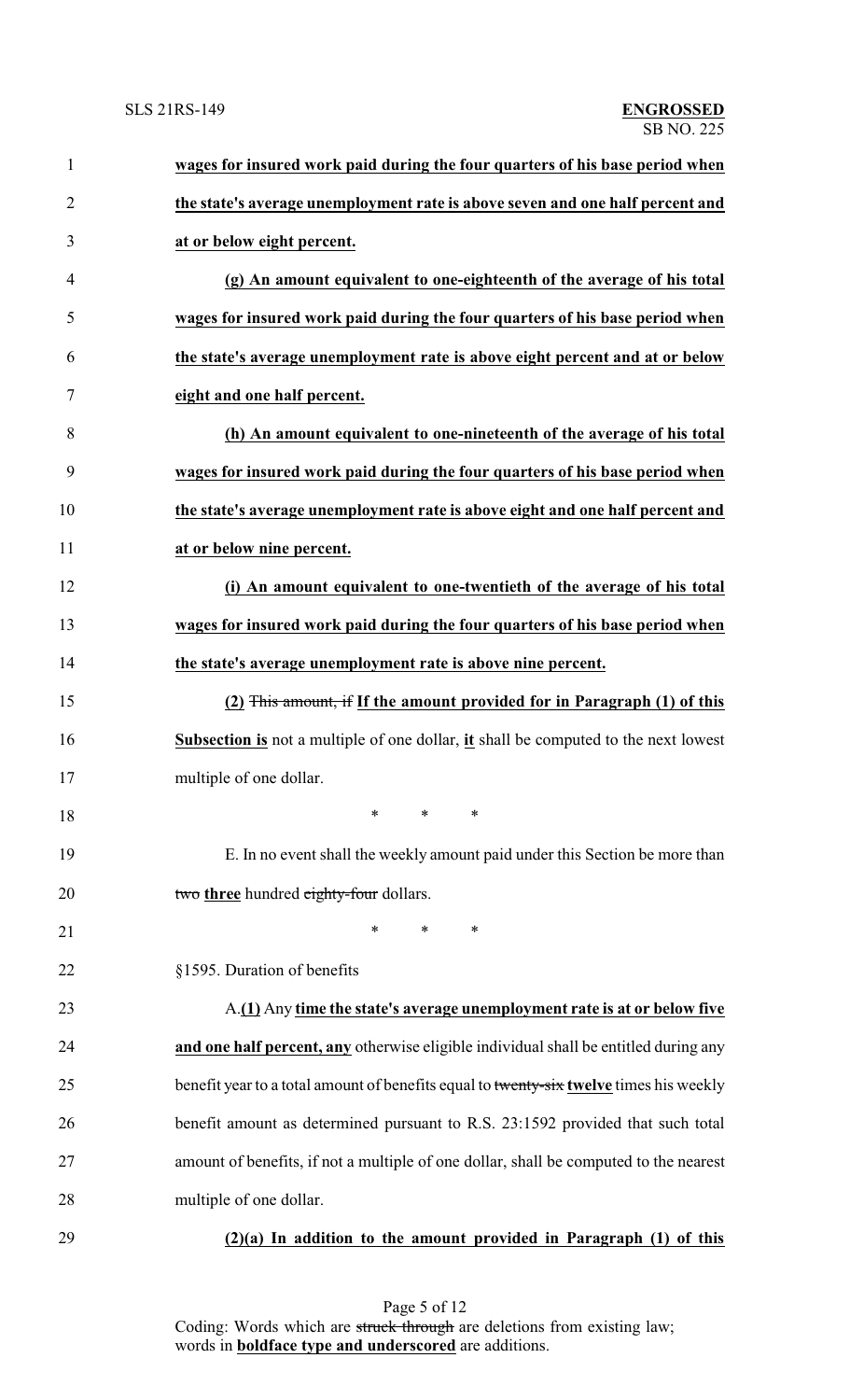**Subsection and when the state's average unemployment rate is above five and one half percent, any otherwise eligible individual shall be entitled an additional amount of benefits equivalent to his weekly benefit amount as determined pursuant to R.S. 23:1592 times the number of half a percent increments that the state's average unemployment rate exceeds five and one half percent, provided that such total amount of benefits, if not a multiple of one dollar, shall be computed to the nearest multiple of one dollar. (b) The additional amount provided in Subparagraph (a) of this**

 **Paragraph shall not exceed an amount equivalent to eight times his weekly benefit amount.**

**B.(1)** No claimant shall receive a benefit check for any week beyond the number of weeks computed on his initial claim unless that claimant is participating in a program providing partial unemployment as set forth in R.S. 23:1472(19)(a) or has been paid wages for part-time or full-time work.

 **(2)** Further, if a base period employer has provided severance pay, which when prorated weekly is an amount which equals or exceeds the claimant's weekly benefit amount, the claimant's benefit entitlement computed pursuant to the provisions of this Subsection shall be reduced by one week for each week of severance pay, provided that no claimant's entitlement shall be reduced to less than one week.

**B.C.(1)** For the purposes of this Section, "wages" shall be counted as "wages" for insured work" for the benefit purposes with respect to any benefit year only if the benefit year begins subsequent to the date on which the employing unit by whom the wages were paid became an employer within the meaning of this Chapter.

 **(2) For the purposes of this Section, "state average unemployment rate" means the average of the three months for the most recent third calendar year quarter of the seasonally adjusted unemployment rates as published by the Louisiana Workforce Commission, who shall be responsible for collecting and publishing unemployment rate data.**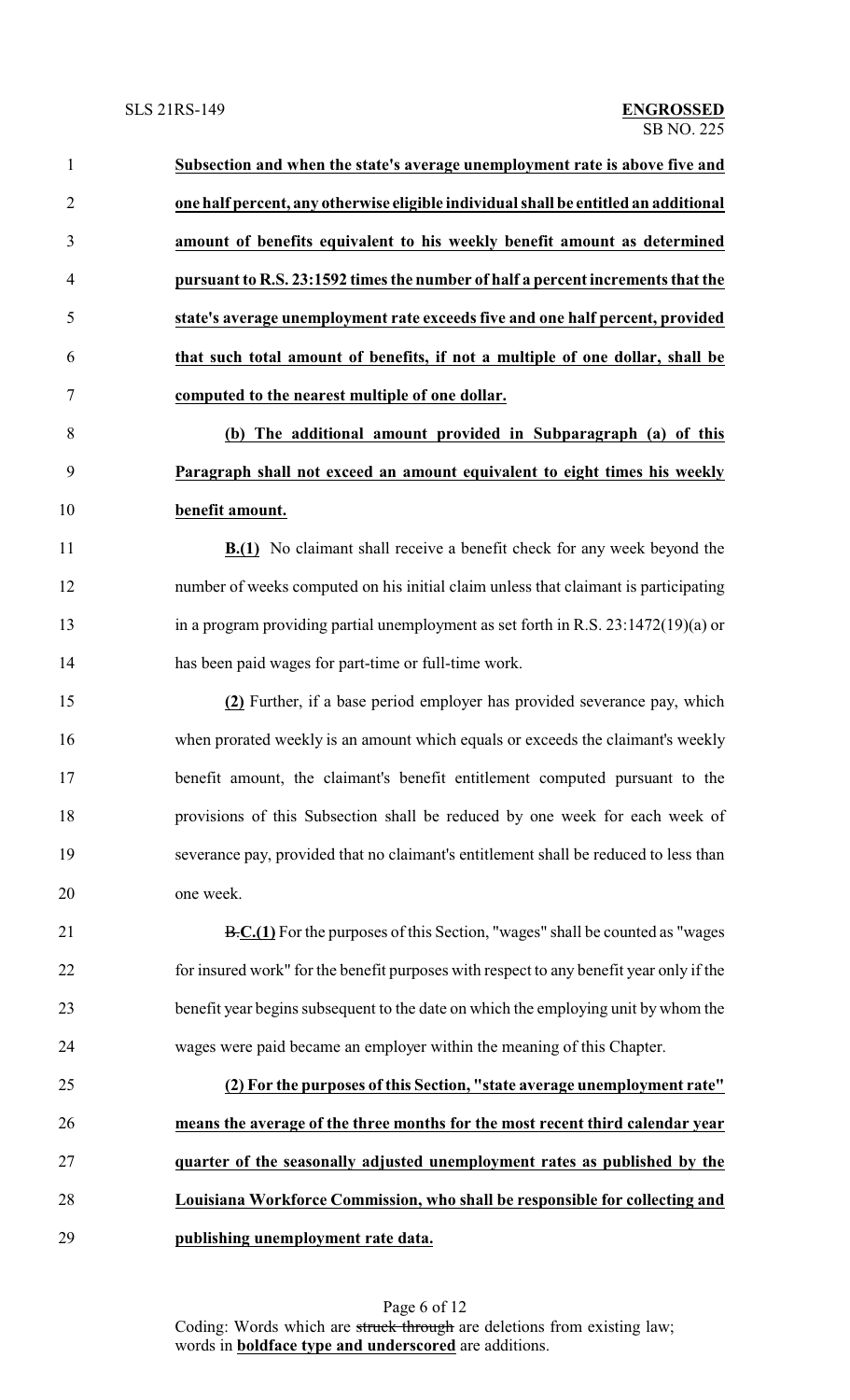| $\mathbf{1}$   | D. The Louisiana Workforce Commission shall promulgate all rules and             |
|----------------|----------------------------------------------------------------------------------|
| $\overline{2}$ | regulations as are necessary for the purposes of this Section.                   |
| 3              | $\ast$<br>$\ast$<br>$\ast$                                                       |
| 4              | §1606. Extended benefits for training; definitions; eligibility; weekly extended |
| 5              | benefit amount; total extended benefit amount; termination of                    |
| 6              | extended benefits                                                                |
| 7              | A. As used in this Section, unless the context clearly requires otherwise,       |
| 8              | the following terms shall have the following meanings:                           |
| 9              | "Extended benefit period" means a period which begins upon<br>(1)                |
| 10             | exhaustion of regular unemployment benefits and ends upon the exhaustion or      |
| 11             | disqualification for extended benefits pursuant to this Section.                 |
| 12             | (2) "Regular benefits" means benefits payable to an individual under             |
| 13             | this Chapter or under the Unemployment Insurance Law of any state, approved      |
| 14             | by the U.S. Secretary of Labor under Section 3304 of the Internal Revenue Code   |
| 15             | of 1954, 26 U.S.C. §3304, including benefits payable to federal civilian         |
| 16             | employees and to ex-servicemen pursuant to 5 U.S.C. Chapter 85, other than       |
| 17             | extended benefits.                                                               |
| 18             | (3) "Extended benefits" means benefits payable to an individual under            |
| 19             | the provisions of this Section for weeks of unemployment in his eligibility      |
| 20             | period.                                                                          |
| 21             | (4) "Eligibility period" of an individual means the period consisting of         |
| 22             | the weeks in his benefit year which begin in an extended benefit period and, if  |
| 23             | his benefit year ends within such extended benefit period, any weeks thereafter  |
| 24             | which begin in such period.                                                      |
| 25             | (5) "Exhaustee" means an individual who, with respect to any week of             |
| 26             | unemployment in his eligibility period, either:                                  |
| 27             | (a) Has received, prior to such week, all of the regular benefits that were      |
| 28             | available to him under this Chapter or any other unemployment insurance law      |
| 29             | of any state approved by the United States Secretary of Labor under Section      |

Page 7 of 12 Coding: Words which are struck through are deletions from existing law; words in **boldface type and underscored** are additions.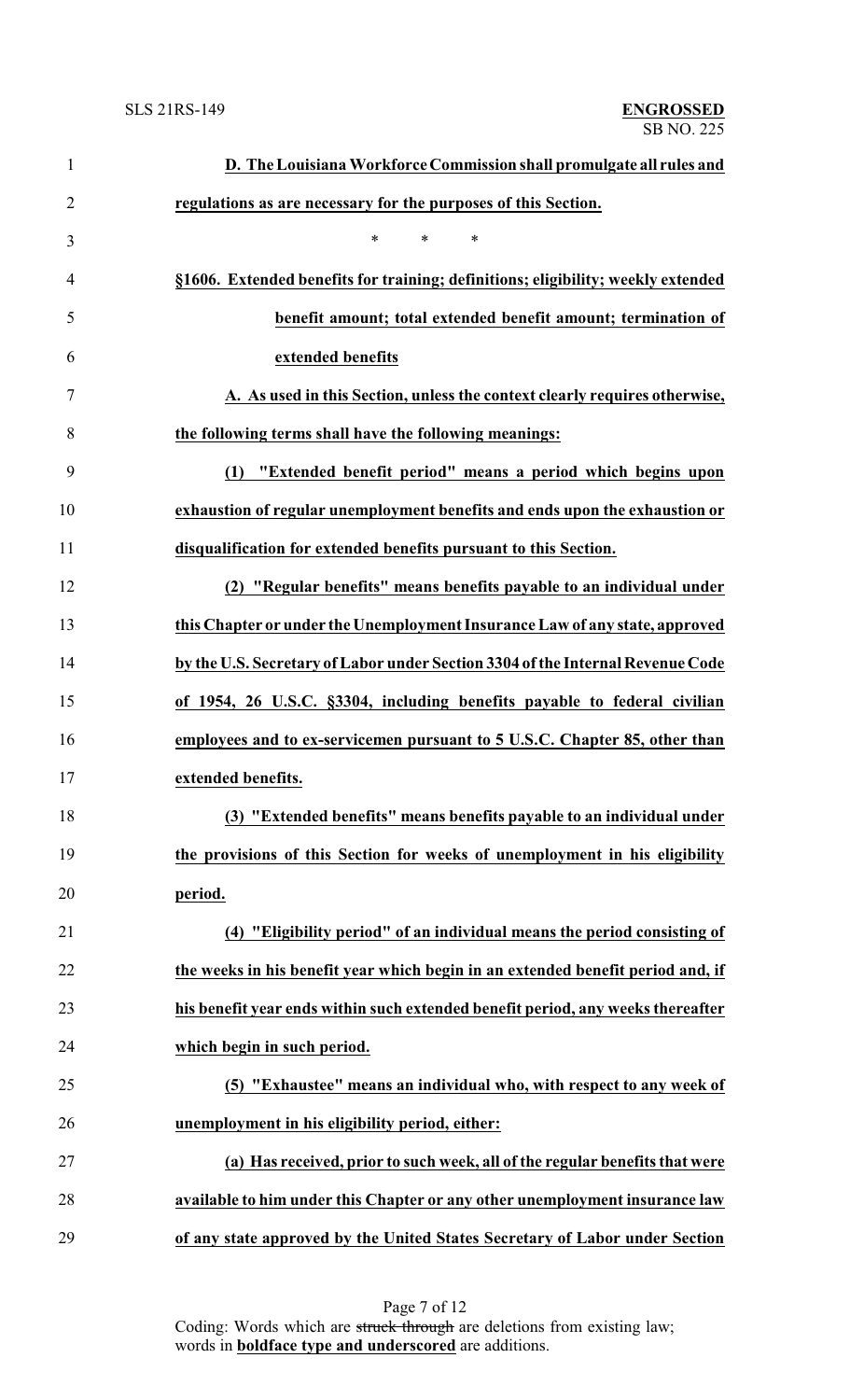| $\mathbf{1}$   | 3304 of the Internal Revenue Code of 1954, 26 U.S.C. §3304, including              |
|----------------|------------------------------------------------------------------------------------|
| $\overline{2}$ | dependent's allowances and benefits payable to federal civilian employees and      |
| 3              | ex-servicemen under 5 U.S.C. Chapter 85, in his current benefit year that          |
| 4              | includes such week. For the purposes of this Paragraph, an individual shall be     |
| 5              | considered to have received all of the regular benefits that were available to him |
| 6              | although as a result of a pending appeal with respect to wages or employment,      |
| 7              | or both, that were not considered in the original monetary determination in his    |
| 8              | benefit year, he may subsequently be determined to be entitled to added regular    |
| 9              | benefits.                                                                          |
| 10             | (b) His benefit year having expired prior to such week, has no wages, or           |
| 11             | has insufficient wages or employment, or both, on the basis of which he could      |
| 12             | establish a new benefit year that would include such week if both of the           |
| 13             | following apply:                                                                   |
| 14             | (i) He has no right to unemployment insurance benefits or allowances,              |
| 15             | as the case may be, under the Railroad Unemployment Insurance Act, 45 U.S.C.       |
| 16             | §351 et seq., or under such other federal laws as are specified in regulations     |
| 17             | issued by the United States Secretary of Labor.                                    |
| 18             | (ii) He has not received and is not seeking unemployment insurance                 |
| 19             | benefits under the unemployment insurance law of Canada or the Virgin              |
| 20             | Islands, but if the individual is seeking such benefits and the appropriate agency |
| 21             | finally determines that the individual is not entitled to benefits under such law, |
| 22             | the individual shall be considered an exhaustee if the other provisions of this    |
| 23             | definition are met. Provided, that the reference in this Subparagraph to the       |
| 24             | Virgin Islands shall be inapplicable effective on the day after the day on which   |
| 25             | the United States Secretary of Labor approves under Section 3304(a) of the         |
| 26             | Internal Revenue Code of 1954, 26 U.S.C. §3304 (a), an unemployment                |
| 27             | compensation law submitted to the secretary by the Virgin Islands for approval.    |
| 28             | B. An individual shall be eligible to receive extended benefits with               |
| 29             | respect to any week of unemployment in his eligibility period, only if the         |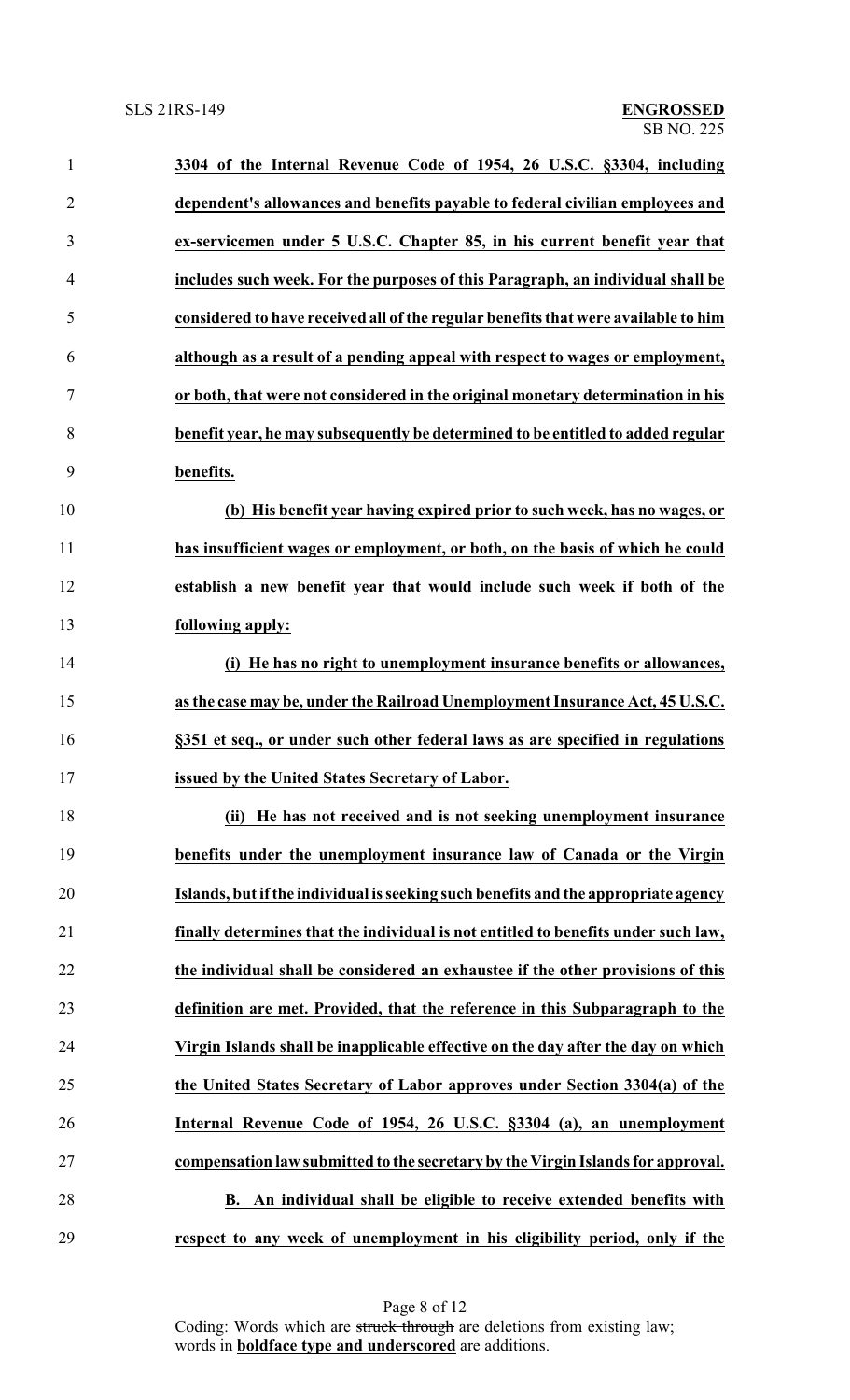# SB NO. 225 SLS 21RS-149 **ENGROSSED**

| $\mathbf{1}$   | administrator finds that with respect to such week the following:                             |
|----------------|-----------------------------------------------------------------------------------------------|
| $\overline{2}$ | (1) He is an exhaustee as defined in R.S. 23:1606.                                            |
| 3              | (2) He is enrolled and participating in an approved training program as                       |
| $\overline{4}$ | provided in R.S. 23:1602 at the time his regular benefits are exhausted.                      |
| 5              | C. The weekly extended benefit amount payable to an individual for a                          |
| 6              | week of total unemployment in his eligibility period shall be an amount equal                 |
| 7              | to the weekly benefit amount determined pursuant to R.S. 23:1592 payable to                   |
| 8              | him during his benefit year with respect to which he last became an exhaustee.                |
| 9              | D. The total extended benefit amount payable to any eligible individual                       |
| 10             | with respect to any one benefit year shall be eight times his weekly benefit                  |
| 11             | amount which was payable to him under this Chapter for a week of total                        |
| 12             | unemployment in such benefit year.                                                            |
| 13             | E. Except when the result would be inconsistent with the provisions of                        |
| 14             | this Section and as provided in the regulation of the administrator, the                      |
| 15             | provisions of this Chapter which apply for, or the payment of, regular benefits               |
| 16             | shall apply to claims for and the payment of, extended benefits.                              |
| 17             | F. An individual shall not be eligible for extended benefits for any week                     |
| 18             | if the administrator determines that the individual is no longer enrolled or                  |
| 19             | participating in the training program or the individual has completed the                     |
| 20             | training program.                                                                             |
| 21             | Section 2. The Act shall take effect and become operative when the state's average            |
| 22             | unemployment rate, as defined in R.S. 23:1595, is less than five and one-half percent for two |
| 23             | consecutive calendar quarters and the programs authorized by the Coronavirus Aid, Relief,     |
| 24             | and Economic Security Act of 2020, as amended, have expired.                                  |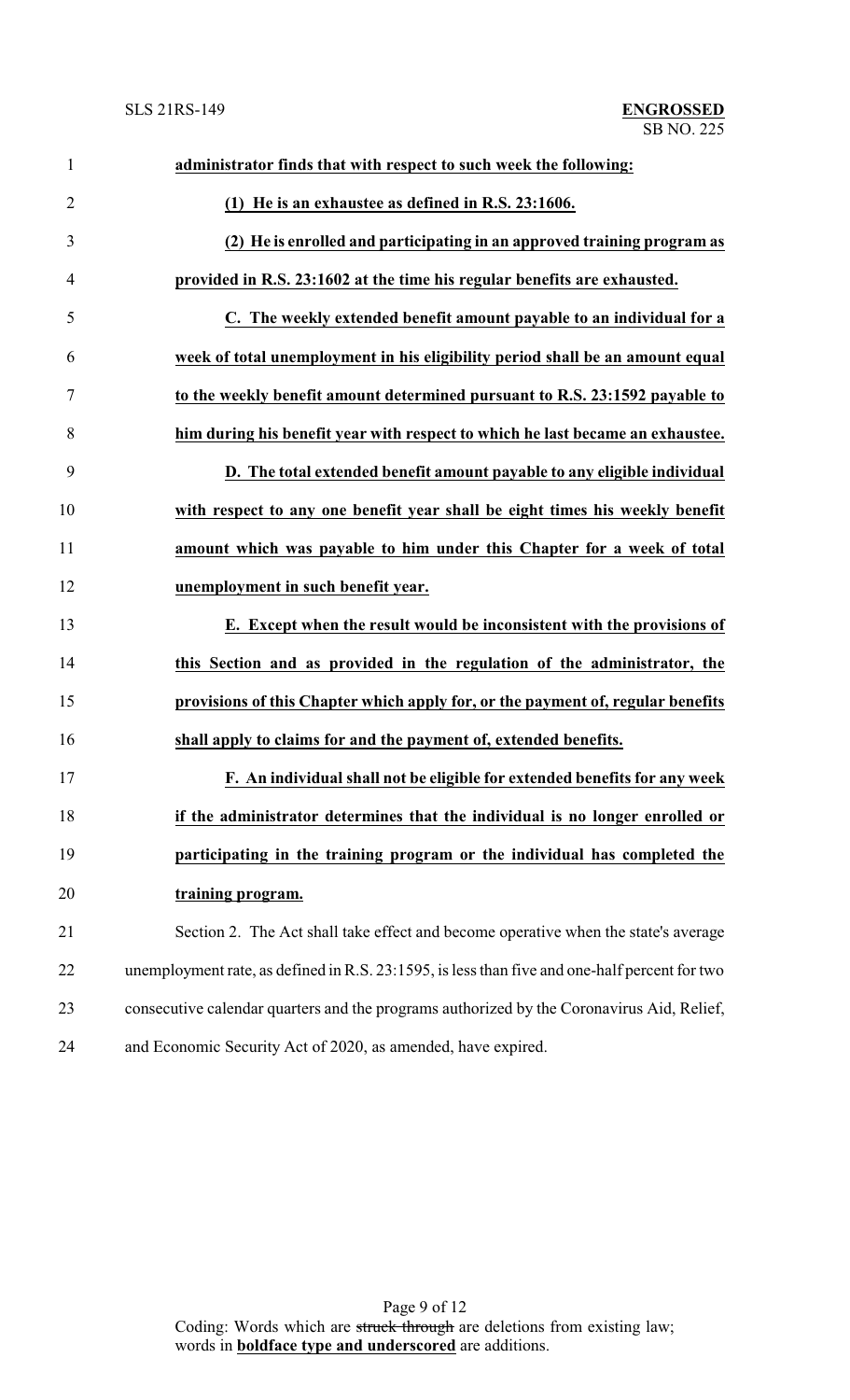The original instrument was prepared by Yoursheka George. The following digest, which does not constitute a part of the legislative instrument, was prepared by Michelle D. Ridge.

# **DIGEST**

# SB 225 Engrossed 2021 Regular Session Reese

Present law provides relative to the maximum weekly amount of unemployment benefits.

Present law requires the secretary of the La. Workforce Commission (commission) to provide the Revenue Estimating Conference (conference) with certification from the U.S. Treasury of the September first balance of the state unemployment trust fund of the current calendar year. Requires the conference to adopt and report its official projection to the commission no earlier than September fifth and no later than September 30th.

Present law provides that after the conference's adoption of the official projection of the state unemployment trust fund for September first of the next calendar year, the secretary shall determine the comparative balance. The comparative balance is the lesser amount of the balance of the state unemployment trust fund as certified by the U.S. Treasury as of September first in the current calendar year or as projected by the conference for the September first of the next calendar year.

Present law provides that the amount of the comparative balance shall be used by the secretary to determine the applied trust fund balance range, and simultaneously, the maximum weekly benefit.

Proposed law retains present law.

Present law sets the maximum weekly benefit as follows:

- (1) When the applied trust fund balance range is less than \$750,000,000, the maximum weekly benefit amount shall be \$221.
- (2) When the applied trust fund balance range is equal to or greater than \$750,000,000 but less than \$1,150,000,000, the maximum weekly benefit amount shall be \$247.
- (3) When the applied trust fund balance range is equal to or greater than \$1,150,000,000 but less than \$1,400,000,000, the maximum weekly benefit amount shall be \$258.
- (4) When the applied trust fund balance range is greater than \$1,400,000,000, the maximum weekly benefit amount shall be \$284.

Proposed law increases the maximum weekly benefit as follows:

- (1) When the applied trust fund balance range is less than \$750,000,000, the maximum weekly benefit amount shall be \$251.
- (2) When the applied trust fund balance range is equal to or greater than \$750,000,000 but less than \$1,150,000,000, the maximum weekly benefit amount shall be \$277.
- (3) When the applied trust fund balance range is equal to or greater than \$1,150,000,000 but less than \$1,400,000,000, the maximum weekly benefit amount shall be \$290.
- (4) When the applied trust fund balance range is greater than \$1,400,000,000, the maximum weekly benefit amount shall be \$300.

Present law provides that whenever a claimant's base period wages for insured work is not

Page 10 of 12

Coding: Words which are struck through are deletions from existing law; words in **boldface type and underscored** are additions.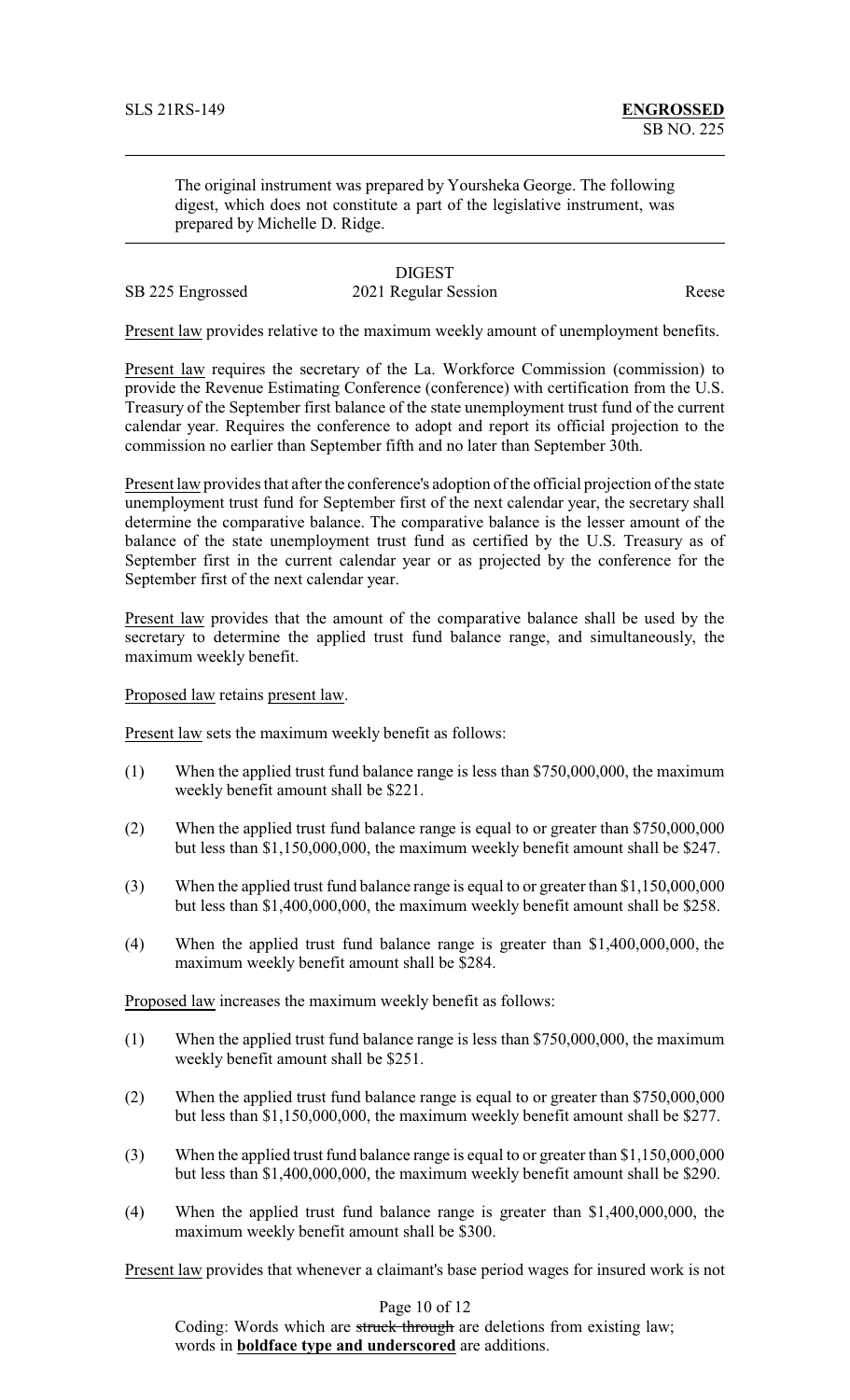less than \$1,200, his weekly benefit amount shall be 1/25th of the average of his total wages for insured work paid during the four quarters of his base period and caps the weekly benefit amount paid at \$284.

Proposed law changes formula for the calculation of a claimant's weekly benefit amount to be determined each calendar year based upon the state's average unemployment rate for the third quarter of the previous calendar year.

Proposed law caps the weekly benefit amount paid at \$300.

Proposed law defines "state average unemployment rate" to mean the average of the three months for the most recent third calendar year quarter of the seasonally adjusted unemployment rates as published bythe commission, who shall be responsible for collecting and publishing unemployment rate data.

Present law provides that any otherwise eligible individual shall be entitled during any benefit year to a total amount of benefits equal to 26 times his weekly benefit amount, as determined by law provided that such total amount of benefits, if not a multiple of one dollar, shall be rounded to the nearest dollar.

Proposed law changes the duration of benefits as follows:

- (1) Any time the states average unemployment rate is at or below 5.5%, any otherwise eligible individual shall be entitled during any benefit year to a total amount of benefits equal to 12 times his weekly benefit amount as determined by law.
- (2) In addition to the amount of benefits equal to 12 times his weekly benefit and when the state's average unemployment rate is above 5.5%, any otherwise eligible individual shall be entitled to an additional amount of benefits equivalent to his weekly benefit amount determined by law times the number of .5% increments that the state's average unemployment rate exceeds 5.5%, provided that such total amount of benefits, if not one dollar, shall be rounded to the nearest dollar. Provides that the additional amounts of weekly benefits shall not exceed an amount equivalent to eight times his weekly benefit amount.

Proposed law provides for extended benefits for up to eight weeks for a person who has exhausted their regular benefits and is enrolled and participating in an approved training program. Provides that the weekly extended benefit amount is equal to the person's weekly benefit amount payable to such person during his benefit year. Provides that a person shall be determined ineligible for any extended benefit if he is no longer enrolled or participating in the training program or has completed the program.

Effective when the state's average unemployment rate, as determined by the Louisiana Workforce Commission, is less than 5.5% for two consecutive calendar quarters and the programs authorized by the 2020 Coronavirus Aid, Relief, and Economic Security Act have expired.

(Amends R.S. 23:1474(I), 1592(A) and (E), and 1595; adds R.S. 23:1606)

# Summary of Amendments Adopted by Senate

## Committee Amendments Proposed by Senate Committee on Labor and Industrial Relations to the original bill

1. Provides for extended benefits for an individual who has exhausted regular unemployment benefits and who is enrolled and participating in an approved training program.

Page 11 of 12

Coding: Words which are struck through are deletions from existing law; words in **boldface type and underscored** are additions.